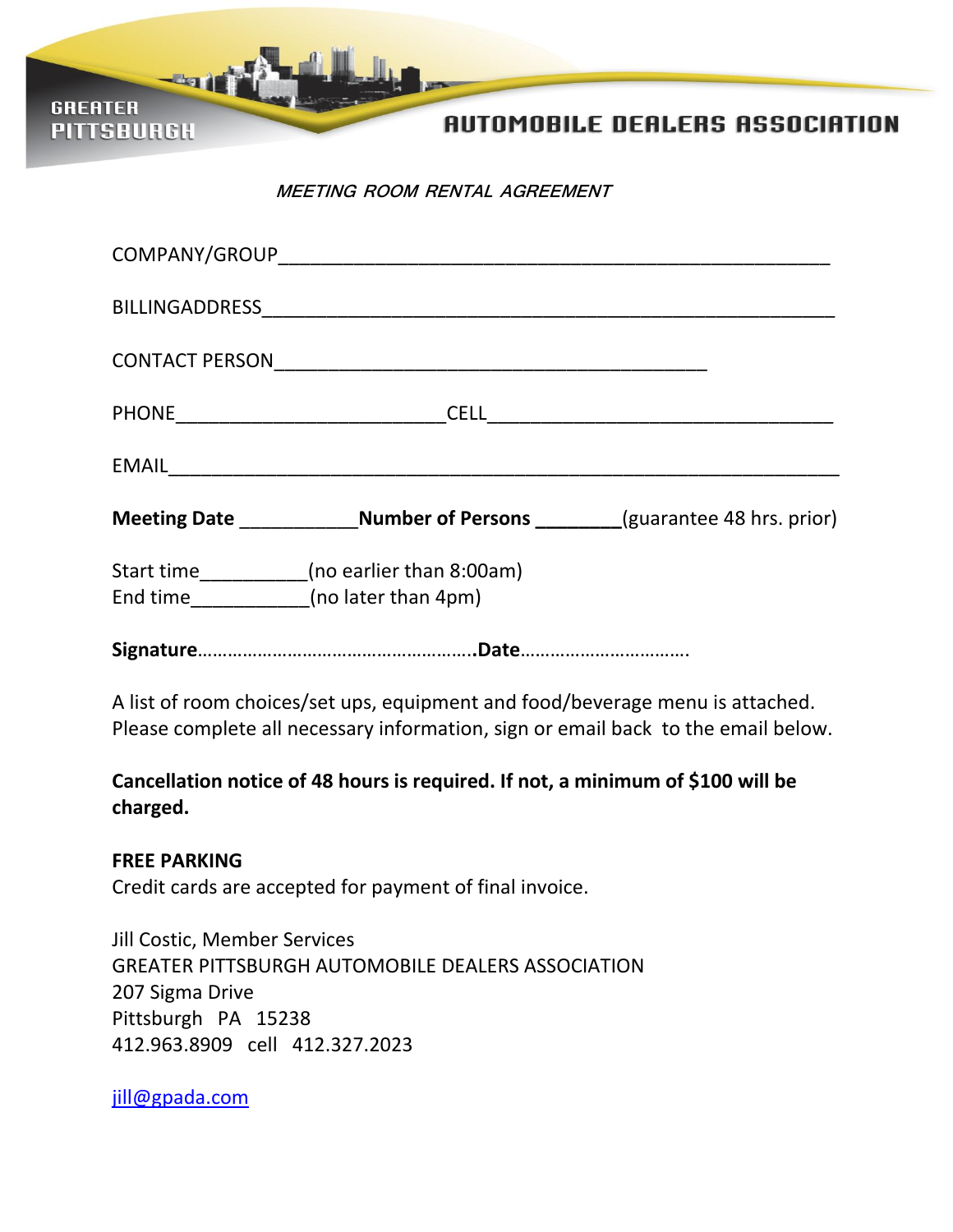

## **207 Sigma Dr. Pittsburgh, PA 15238 412/963.8909**

## **CHARGE AUTHORIZATION**

| Payment to be applied to: GREATER PITTSBURGH AUTOMOBILE DEALERS ASSOCIATION (GPADA)                                                                                                           |  |  |  |
|-----------------------------------------------------------------------------------------------------------------------------------------------------------------------------------------------|--|--|--|
|                                                                                                                                                                                               |  |  |  |
|                                                                                                                                                                                               |  |  |  |
|                                                                                                                                                                                               |  |  |  |
|                                                                                                                                                                                               |  |  |  |
| I am the cardholder for the above referenced credit card.<br>I hereby authorize the Greater Pittsburgh Automobile Dealers Association to charge my credit card the<br>amount no greater than: |  |  |  |
| $\frac{1}{2}$                                                                                                                                                                                 |  |  |  |
| Cardholder Signature                                                                                                                                                                          |  |  |  |
|                                                                                                                                                                                               |  |  |  |
| <b>Contact Information</b>                                                                                                                                                                    |  |  |  |
|                                                                                                                                                                                               |  |  |  |
|                                                                                                                                                                                               |  |  |  |
|                                                                                                                                                                                               |  |  |  |
|                                                                                                                                                                                               |  |  |  |
|                                                                                                                                                                                               |  |  |  |
|                                                                                                                                                                                               |  |  |  |
| PLEASE FAX OR EMAIL THIS DOCUMENT TO: 412/963.1106 or jill@gpada.com                                                                                                                          |  |  |  |